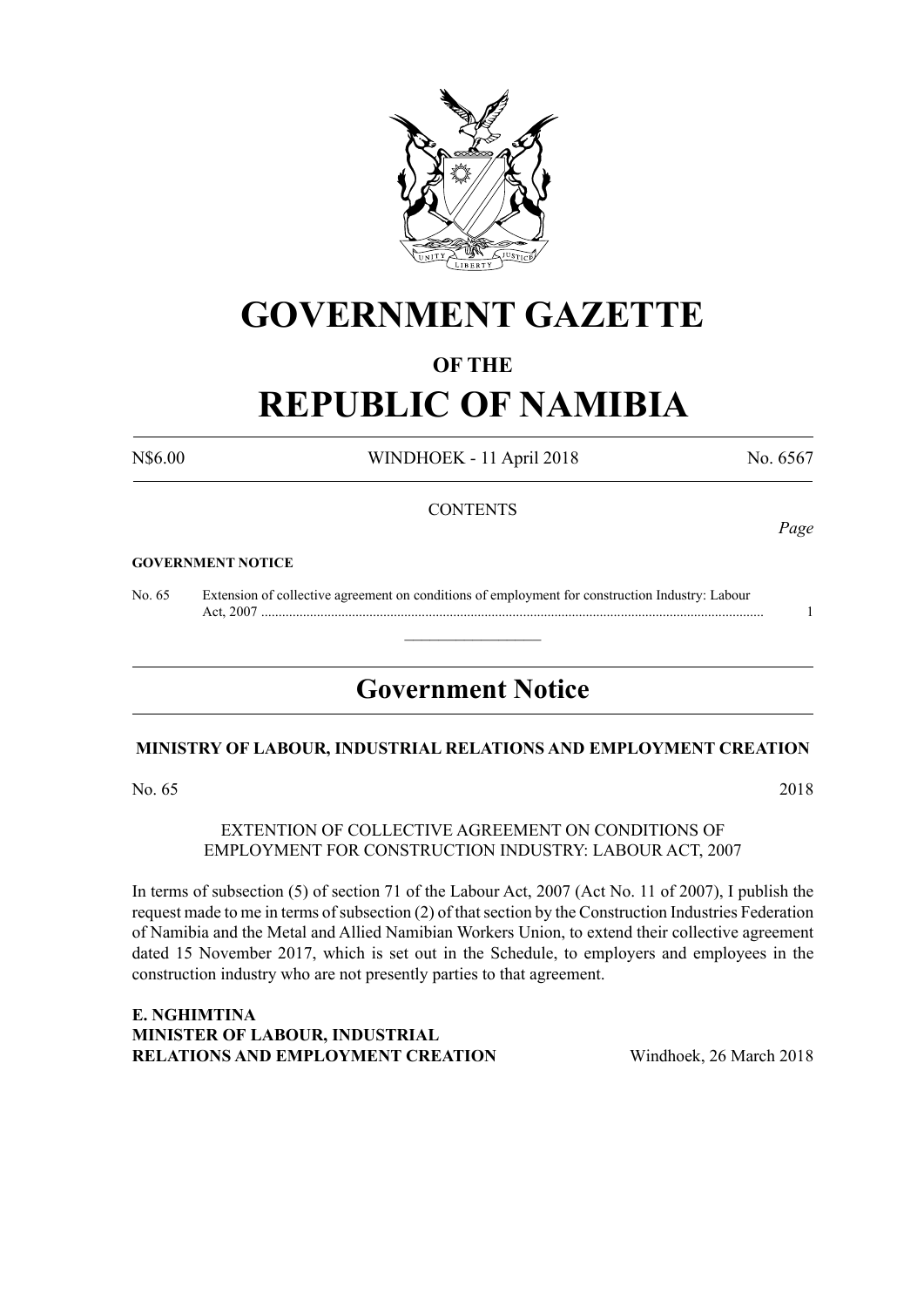#### **SCHEDULE**

#### **AGREEMENT ON CONDITIONS OF EMPLOYMENT**

#### Entered into between

### **THE CONSTRUCTION INDUSTRIES FEDERATION OF NAMIBIA CIF**

#### and **THE METAL AND ALLIED NAMIBIAN WORKERS UNION MANWU**

# **MEMORANDUM OF SUBSTANTIVE AGREEMENT**

by and between

# **CONSTRUCTION INDUSTRIES FEDERATION OF NAMIBIA**

(hereinafter referred to as "the Federation")

and

#### **METAL AND ALLIED NAMIBIAN WORKERS UNION**

(hereinafter referred to as "the Union")

Following successful negotiations by representatives of the Federation and the Union, agreement has been reached on the following issues:

- A. that the Union and the Federation intend this agreement to be a binding contract.
- B. that both the Union and the Federation warrant that they are authorised to act and enter into this agreement on behalf of their members.
- C. that both parties agree that this is a collective agreement. All further negotiations on minimum wages and conditions of employment are to be channelled through the Federation/ Union in accordance with the Labour Act, 2007 and the Labour Act, 1992 including the Regulations Relating to the Health & Safety of Employees at Work.
- D. that Government Notice No. 319 published in Government Gazette No. 5917 of 31 December 2015 be amended in accordance with this agreement.

#### **1. IMPLEMENTATION DATE**

The implementation date of this agreement will be effective from the date of the promulgation and it will remain in force for a period of one year. In line with the nature of the minimum wages, there are no restrictions for employers, who want to implement the agreement immediately after its signing.

### **2. APPLICATION**

This Agreement will be submitted to the authorities for registration and an application will be made to the Minister of Labour and Social Welfare to, in terms of section 71(2) of the Labour Act, 2007 and the Labour Act, 1992 including the Regulations Relating to the Health & Safety of Employees at Work, declare by notice in the *Gazette* that all provisions of this Agreement to be binding upon every employer and employee in the construction industry.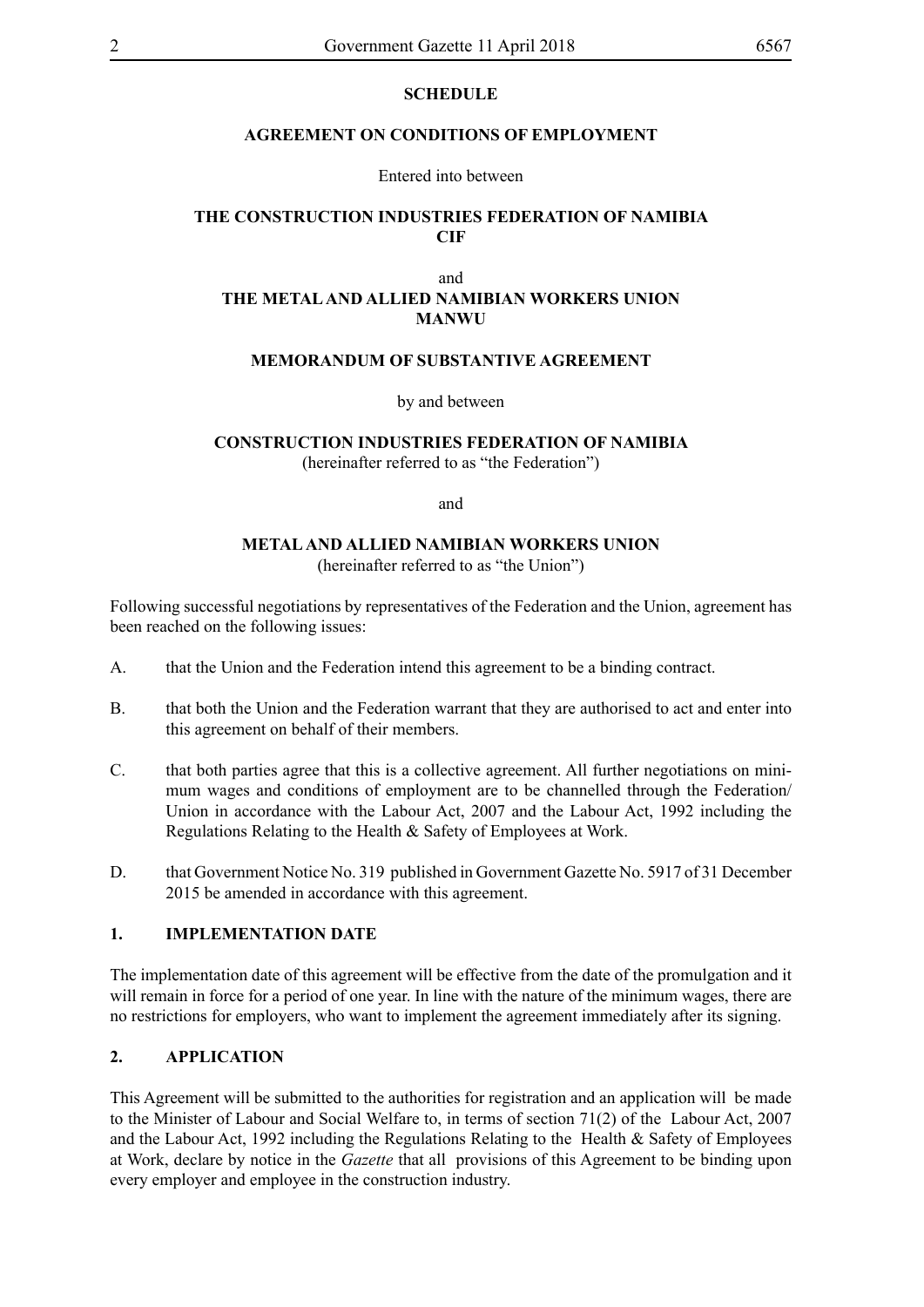# **3. DEFINITIONS**

In this Agreement, unless the context otherwise indicates, a word or expression defined in the Labour Act, 2007 (Act No. 11 of 2007) has that meaning, and

"Artisan" generally describes a craftsmen who works in a self-directed way under general guidance or supervision. An artisan is responsible for his own output, both in terms of quantity and quality. This may correlate to an NQF qualification at Level 3 or 4.

"Brickmaker" shall mean an employee who is operating a manual brick-making machine on the construction site specifically

"Coded welder" shall mean any "coded welder having the requisite qualifications and "coded" experience to weld all metals, including stainless steel and aluminium, and to use all currently recognised welding techniques as contained in the training schedule of the designated trade "Welder" in terms of the National Vocational Training Act, 1994 (Act No. 18 of 1994);

"Construction driver (dumper)" shall mean an employee who is engaged in driving a mechanical dumper and who is, in terms of Government Gazette No. 2503 of 30 March 2001, regulation 3(e), in possession of at least a Code B or Code BE driver's licence (holders of Code C, Cl, C1E or CE driver's licences also qualify);

"Construction driver (light vehicle)" shall mean an employee who is engaged in driving a motor vehicle and who is, in terms of Government Gazette No. 2503 of 30 March 2001, regulation 3(e), in possession of at least a Code B or Code BE driver's licence (holders of Code C, Cl, C1E or CE driver's licences also qualify);

"Construction driver (heavy vehicle)" shall mean an employee who is engaged in driving a motor vehicle and who is, in terms of Government Gazette No. 2503 of 30 March 2001, regulation 3(e), in possession of at least a Code C or Code C 1 or a Code C or Code Cl with N3 restriction driver's licence (holders of Code Cl E or CE driver's licences also qualify);

"Construction driver (extra heavy vehicle)" shall mean an employee who is engaged in driving a motor vehicle and who is, in terms of Government Gazette No. 2503 of 30 March 2001, regulation 3(e), in possession of at least a Code C1E or Code CE or a Code C1E or Code CE with N3 restriction driver's licence;

"Construction Industry" shall, without in any way limiting the generally accepted meaning of the expression, mean the Industry in which employers and employees are associated for the purpose of constructing, altering, renovating, repairing or demolishing any building, road, irrigation work or similar work in the course of construction, alteration, renovation, repair or demolition and shall include all work incidental thereto or consequent thereon;

"Construction Mechanic Grade 2" shall mean a skilled employee engaged in the erection of construction plant and the carrying out of minor maintenance work in mechanical equipment and machines such as cranes, jib-hoists, earth-moving equipment, motor vehicles, mechanical dumpers, tractors, concrete mixers or similar equipment and machines;

"Construction plant operator" shall mean an employee who is engaged in the Operation of cranes, jib-hoists, earth-moving equipment or similar equipment and who is in the possession of the relevant licences in terms of Government Gazette No. 2503 of 30 March 2001.

 "Labourer/General worker" shall mean an employee engaged in any work of an unskilled nature not apportioned to any other categories of employees specified herein but assisting such other categories of employees wherever necessary, although not performing the work as such other categories of employees;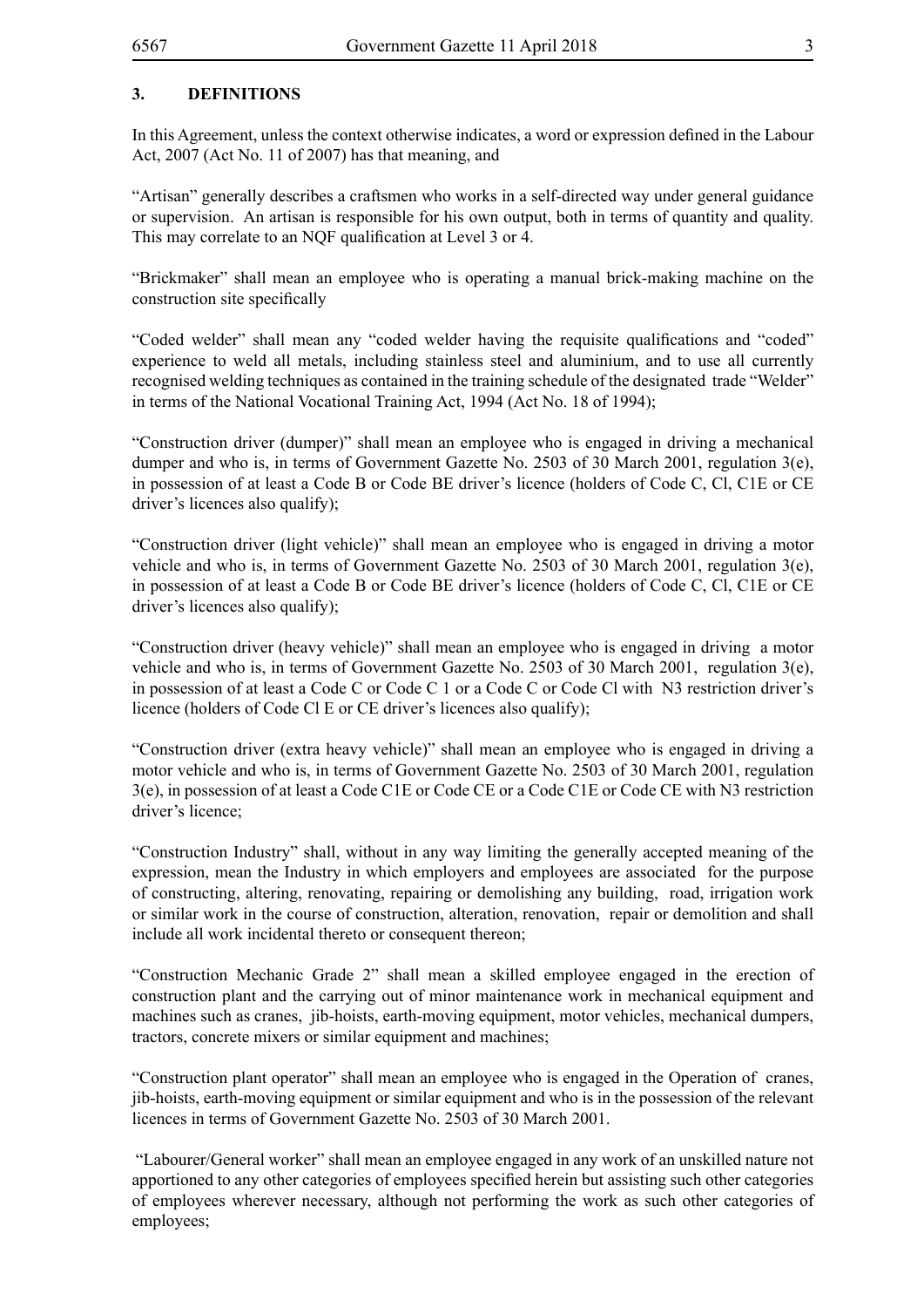"Leading hand" shall mean an employee primarily engaged in any work of a skilled nature usually performed by an artisan or a master craftsman but who may also be employed in a supervisory capacity, giving out work to other employees under his control and supervision and maintaining discipline;

"Living away allowance" shall be payable to employees who are sent by the employer to a working site so far away from the base of employment that they have to stay away from the base overnight.

"Master craftsman" shall mean an employee employed in any trade in the Construction Industry designated in terms of the National Vocational Training Act, 1994 (Act No. 18 of 1994);

"Semi-skilled Artisan" shall mean any employee who has had formal or informal training in his trade, but did not conduct and pass a formal trade test as prescribed by the National Vocational Training Act, 1994 (Act No. 18 of 1994);

"Storekeeper Grade 1" shall mean an employee who is in possession of a Grade 12 certificate and who is in charge of stocks or stores, and who is responsible for receiving, storing, packing or unpacking of goods in a store, and for dispatching goods to consuming divisions of an establishment;

"Storekeeper Grade 2" shall mean an employee who is not in possession of a Grade 12 certificate and who assists in receiving, storing, packing or unpacking of goods in a store, and in dispatching goods to consuming divisions of an establishment;

"Tally clerk Grade 1" shall mean an employee who is in possession of a Grade 12 certificate and who is responsible for record-keeping and who is engaged in clerical work in connection with the materials on site

"Tally clerk Grade 2" shall mean an employee who is not in possession of a Grade 12 certificate and who assists in record-keeping and clerical work in connection with materials on site.

"Timekeeper Grade 1" shall mean an employee who is in possession of a Grade 12 certificate and who is responsible for the record-keeping of the working hours of employees, and who is engaged in clerical work in connection with the payment of remuneration of employees; and

"Timekeeper Grade 2" shall mean an employee who is not in possession of a Grade 12 certificate and who assists the record-keeping of the working hours of employees and clerical work in connection with the payment of remuneration of employees.

#### **4. MINIMUM WAGES**

| <b>CATEGORY</b>                 |              | <b>NS</b> Rate per hour |  |
|---------------------------------|--------------|-------------------------|--|
| Labourer/General worker         |              | 16.94                   |  |
|                                 | Semi-skilled | Artisan                 |  |
| Painter                         | 19.40        | 27.12                   |  |
| VA Tiler / Carpet layer / Tiler | 21.04        | 30.04                   |  |
| Plumber                         | 22.56        | 34.21                   |  |
| Bricklayer / Plasterer          | 22.31        | 34.21                   |  |
| Concrete worker / Shutterer     | 22.39        | 34.99                   |  |
| Scaffolder                      | 18.19        |                         |  |
| Electrician                     | 24.45        | 35.76                   |  |
| Carpenter                       | 24.96        | 37.65                   |  |
| Joiner                          | 25.86        | 40.17                   |  |
| Welder                          | 21.30        | -                       |  |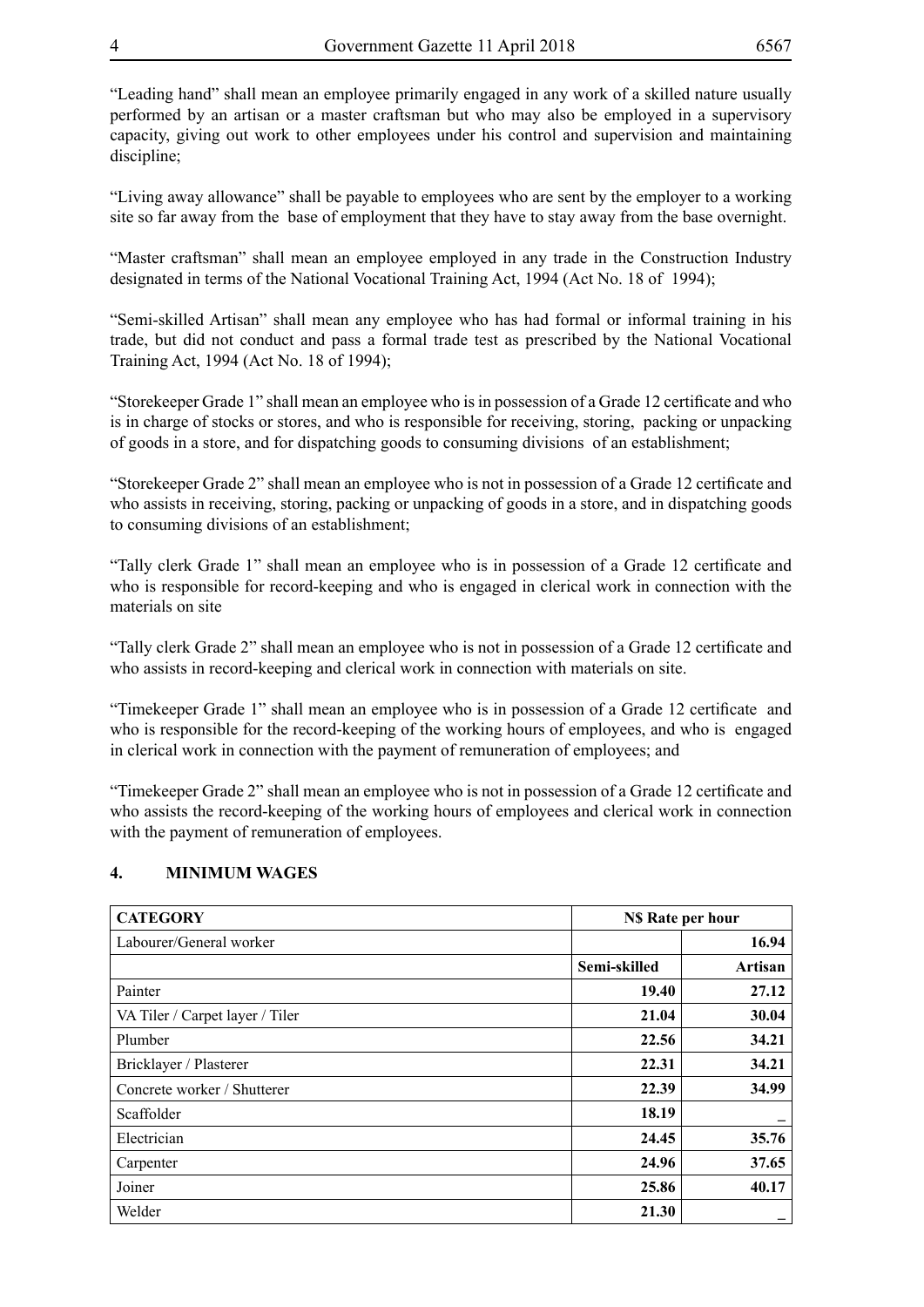| Steel fixer                                                | 19.59 |        |
|------------------------------------------------------------|-------|--------|
| Master Craftsman (incl. coded welder)                      |       | 44.86  |
| Leading hand plumber                                       |       | 46.51  |
| Leading hand steel fixer $\&$ leading hand welder          |       | 49.79  |
| Construction Driver (dumper)                               |       | 16.99  |
| Construction Driver (light vehicle: Code B or BE)          |       | 24.06  |
| Construction Driver (heavy vehicle: Code C, CI or CIE)     |       | 28.52  |
| Construction Driver (extra heavy vehicle: Code C1 E or CE) |       | 29.53  |
| Construction Plant Operator (heavy duty)                   |       | 24.45  |
| Construction Plant Operator (extra heavy duty)             |       | 31.69  |
| Construction Mechanic (Gr 2 Incl. welder, mild steel)      |       | 31.44  |
| Storekeeper Gr. 1                                          |       | 22.31  |
| Storekeeper Gr. 2                                          |       | 17.99  |
| Timekeeper/Talley Clerk Gr. 1                              |       | 22.31  |
| Timekeeper/Tally Clerk Gr. 2                               |       | 20.26  |
| Security Guard per 12 hour shift on site                   |       | 127.49 |
| Brickmaker (manual machine operator on site)               |       | 22.07  |
| Clerk                                                      |       | 23.32  |

# **5. MINIMUM PROTECTIVE CLOTHING**

With regard to minimum protective clothing, the following was agreed upon:

| Overalls:           | 2 issued free per year of good quality for the specific trade.                                                                                                                                                                                |
|---------------------|-----------------------------------------------------------------------------------------------------------------------------------------------------------------------------------------------------------------------------------------------|
| Hard hats:          | 1 issued free in defined hard hat areas (as determined in compliance with<br>Government Notice No. 156 of 1997: "Regulations relating to the health<br>and safety of employees at work".                                                      |
| Gum boots:          | Would be supplied free for defined areas but to be returned to the employer<br>after the relevant activity.                                                                                                                                   |
| Safety boots:       | To be issued in compliance with Government Notice No. 156 of 1997:<br>"Regulations relating to the health and safety of employees at work". One<br>pair of boots is to be issued free every two years, unless worn out within<br>this period. |
| Applicability:      | All categories of employees mentioned in clause 3 above employed on site<br>will qualify for protective clothing.                                                                                                                             |
| Rain protection:    | In addition to rain protection during normal working hours, rain protection<br>is to be afforded to labourers being transported by way of canopies, rain<br>suits or ponchos.                                                                 |
| Special protection: | Safety glasses, earplugs, reflective vests and respirators are to be supplied<br>to employees if working conditions require these protections.                                                                                                |

#### **6. MINIMUM PRODUCTIVITY LEVELS**

Failure to maintain productivity levels will be addressed by additional training or disciplinary and incapacity procedures as the case may be. An employer must not reduce the pay of an employee if the minimum productivity levels are not reached without addressing the employee's performance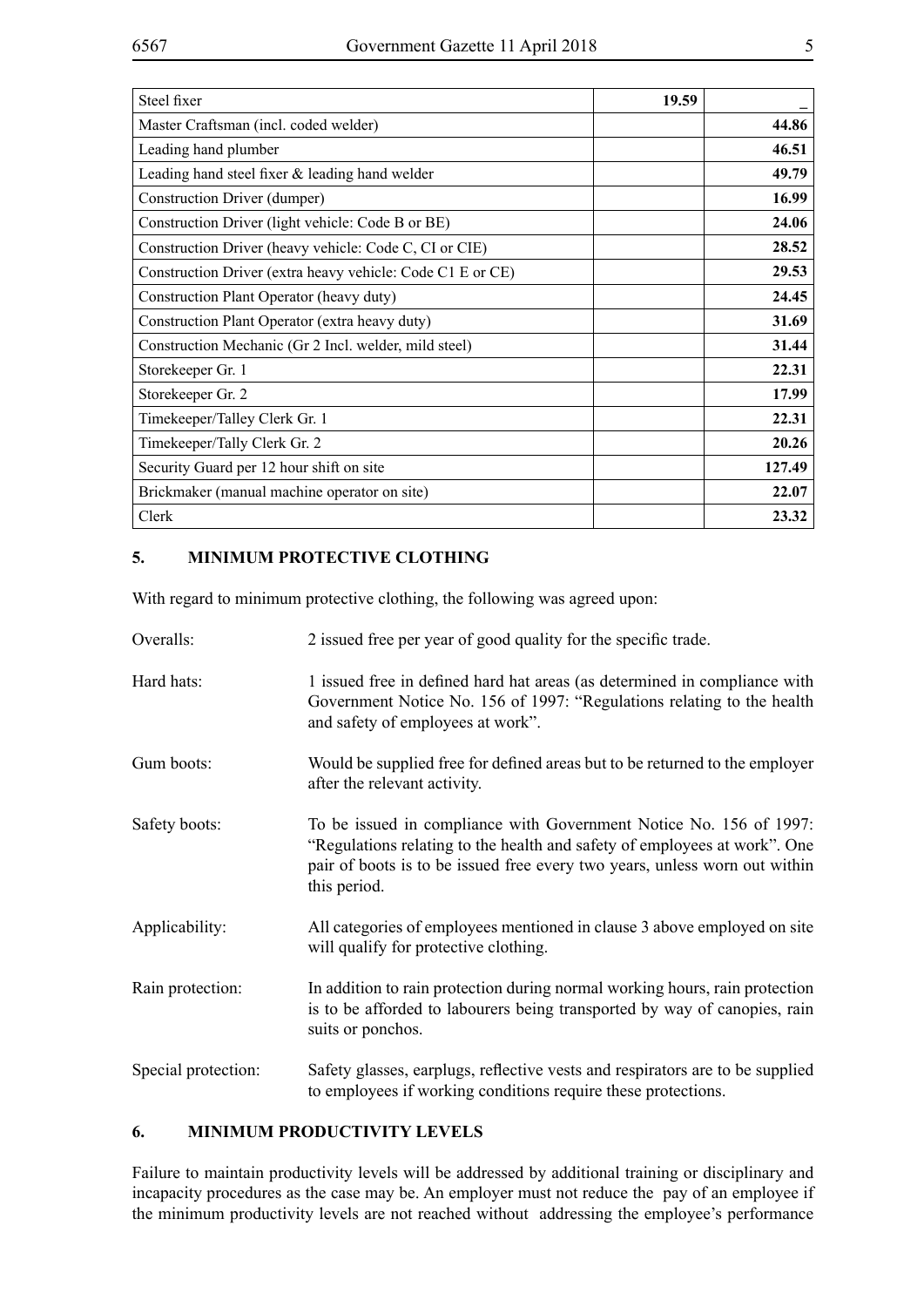and the employer has to firstly resort to providing additional training before initiating disciplinary and/or incapacity procedures. The minimum wage of "Labourer/General Worker" remains in any case the lowest pay, which must be granted.

| Category                                                          |            |      | Unit       |  |  |
|-------------------------------------------------------------------|------------|------|------------|--|--|
| Labourer/General worker                                           |            |      |            |  |  |
| Excavations in pickable material (not exceeding 2 m deep)         | $2$ to $7$ |      | $m^3$ /day |  |  |
| Filling under surface beds and plate-compacting                   | 5 to 7     |      | $m^3$ /day |  |  |
| Concrete (mix and place in team of 1 artisan / 10 labourers)      | 3 to 6     |      | $m^3$ /day |  |  |
| <b>Bricklayer / Plasterer</b>                                     |            |      |            |  |  |
| <b>Stock bricks</b>                                               | 630        | 408  | no/day     |  |  |
| Face bricks                                                       | 425        | 270  | no/day     |  |  |
| Plaster to horizontal soffits                                     | 22         | 14   | $m^2$ /day |  |  |
| Plaster to vertical surfaces                                      | 30         | 18   | $m^2$ /day |  |  |
| Carpenter                                                         |            |      |            |  |  |
| Rough formwork to all structures                                  | 22.5       | 16   | $m^2$ /day |  |  |
| Smooth formwork to all structures                                 | 16.2       | 12   | $m^2$ /day |  |  |
| Hanging doors with furniture                                      | 8          | 5    | no/day     |  |  |
| Ceilings including brandering                                     | 27         | 20   | $m^2$ /day |  |  |
| Metal roof covering including purlins                             | 67.5       | 48   | $m^2$ /day |  |  |
| Roof tiles including boarding and underlay                        | 60         | 45   | $m^2$ /day |  |  |
| <b>Tiler</b>                                                      |            |      |            |  |  |
| Glazed tiles to walls in glue                                     | 21         | 15   | $m^2$ /day |  |  |
| Ceramic tiles to floors in glue                                   | 25         | 20   | $m^2$ /day |  |  |
| Painter / Glazier                                                 |            |      |            |  |  |
| Undercoat and two coats paint to walls incl. filling $&$ sanding  | 41         | 28   | $m^2$ /day |  |  |
| Undercoat and two coats paint to ceilings incl. filling & sanding | 35         | 25   | $m^2$ /day |  |  |
| Two coats varnish to wood incl. filling & sanding                 | 32.4       | 22   | $m^2$ /day |  |  |
| Prime, first coat and two coats enamel to surfaces                | 32.4       | 22.6 | $m^2$ /day |  |  |
| VA Tile / Carpet Layer                                            |            |      |            |  |  |
| VA tiles to floor                                                 | 72         | 58   | $m^2$ /day |  |  |
| Carpet plus underfelt to floors                                   | 67.5       | 61   | $m^2$ /day |  |  |

### **7. PERFORMANCE STANDARDS**

For performance standards and productivity levels to be achieved, there must be normal working conditions with sufficient back up of materials of specified quality so that production outputs can be reasonably obtained. The standards are to be agreed upon separately between employers and the trade union for each individual construction project.

#### **8. LIVING AWAY ALLOWANCE**

Minimum living away allowances are calculated at twelve percent (12%) of the employee's hourly wage for the entire duration of this agreement inclusive of any overtime/Sunday time. Employers have to provide accommodation conforming to generally accepted standards in the industry (minimum a tent of good quality for short term contracts) and ablution facilities. The 12% are split as follows 50% (6%) for food and 50% (6%) for the inconvenience of staying away from home.

Traveling to and from home base exceeding 3 hours of real driving time per day has to be reimbursed by an allowance equal to 50% of the hourly wage rate of the employee for the exceeding time spent on travelling.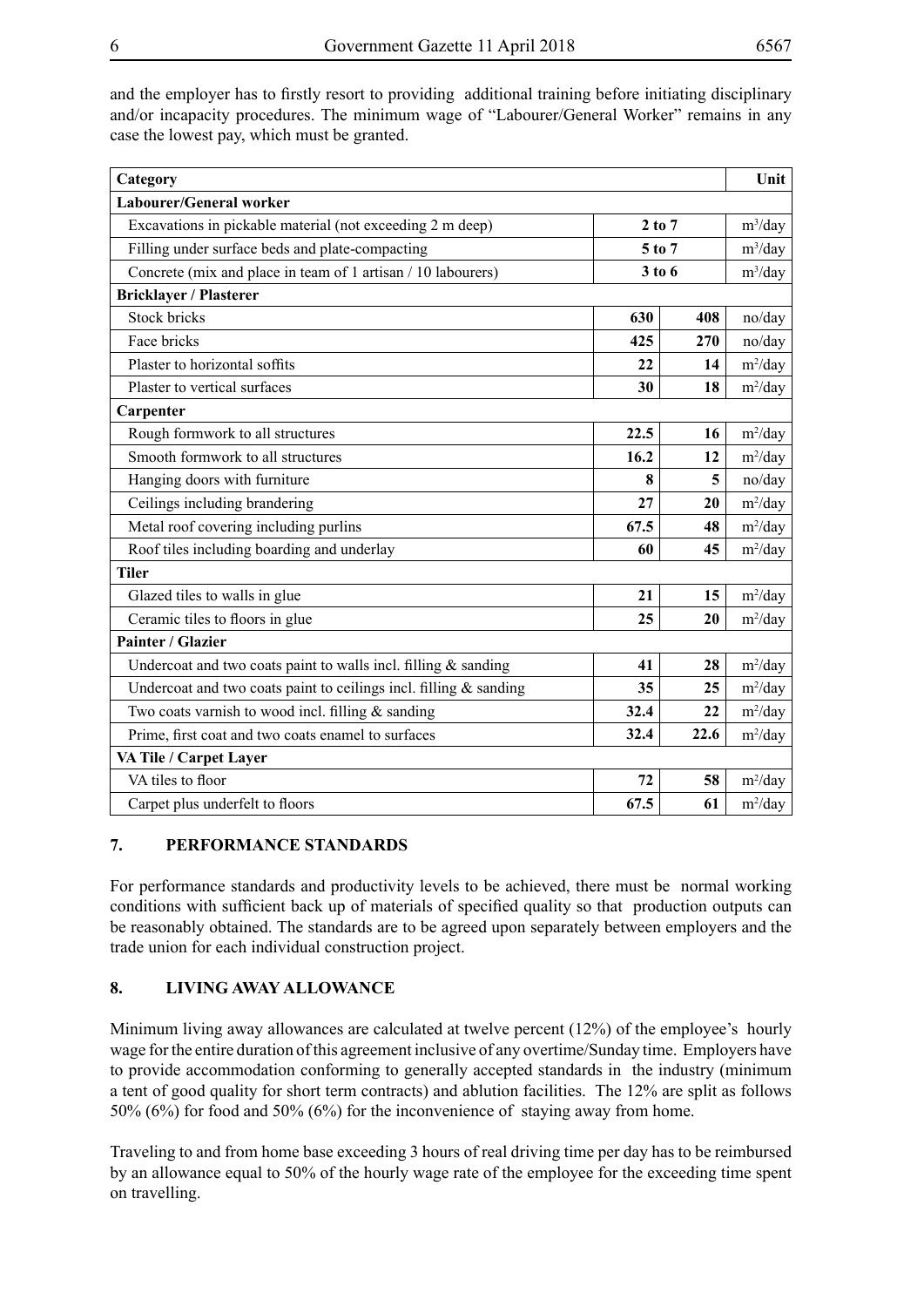Traveling to and from home must be provided accommodating weather conditions.

# **9. SAFETY**

Safety in accordance with Government Notice No. 156 of 1997: "Regulations relating to the health and safety of employees at work" requirements should be at all times the prime object on construction.

# **10. STOP ORDER FACILITIES**

Stop order facilities to be arranged for payment of monthly subscription and details will be submitted to employers as proof of representation. The employees concerned must individually sign stop orders.

# **11. SERVICE ALLOWANCE**

A service allowance will be paid to every employee equal to 150 (one hundred and fifty) hours of his / her wage and will be paid as part of the December remuneration - payable either at the end of that month for an employee not going on leave during December, or in the case of an employee going on leave in December, on the last working day before commencement of his / her annual leave. This allowance will be calculated pro-rata to every fully worked month the employee was in service during that specific year. Should the service of an employee be terminated before the end of the year, a pro-rata payment will similarly be due.

In case of a dismissal of an employee for gross misconduct, he/she is not entitled to any portion of a service allowance.

# **12. SHOP STEWARD TRAINING**

Workplace Union Representatives, otherwise also known as shop stewards, as provided for in clause 67 of the Labour Act, 2007, will be entitled to 7 working days paid and 7 working days unpaid leave per year for specifically approved training courses. Any further extended unpaid leave shall be negotiated with the management of the employer. Such leave will be subject to availability of the employee and will have to fit in with the company activities but will not unreasonably be withheld.

#### **13. FAIR PRACTICE**

Retrenched employees, who are being re-employed by the same employer within six months of retrenchment, shall receive the same rate of remuneration as at the time of retrenchment.

#### **14. PENSION FUND**

The parties have agreed that for all employees for whom minimum wages are prescribed in this Agreement the employer must apply for membership with the "Namibia Building Workers Pension Fund" (NBWPF) as established in accordance with Notice No. AG. 25 in Extraordinary Official Gazette of South West Africa No. 5915 of 19 March 1990 except if the employer offers pension / retirement fund benefits that provide for the same or better benefits. Membership of the pension fund shall be subject to the rules and regulations as laid down by the administrator of the fund.

In case of retrenchment, the employer has to issue a benefit statement with the retrenchment package to every employee to allow the employee to decide if he wants to take his contribution out of the fund or keep it with the fund.

#### **15. RESOLUTIONS OF DISPUTE ARISING UNDER THIS AGREEMENT**

Any dispute concerning the interpretation, application or enforcement of this agreement that the parties are not able to resolve through negotiation shall be submitted to arbitration under the auspices of the Labour Commissioner.